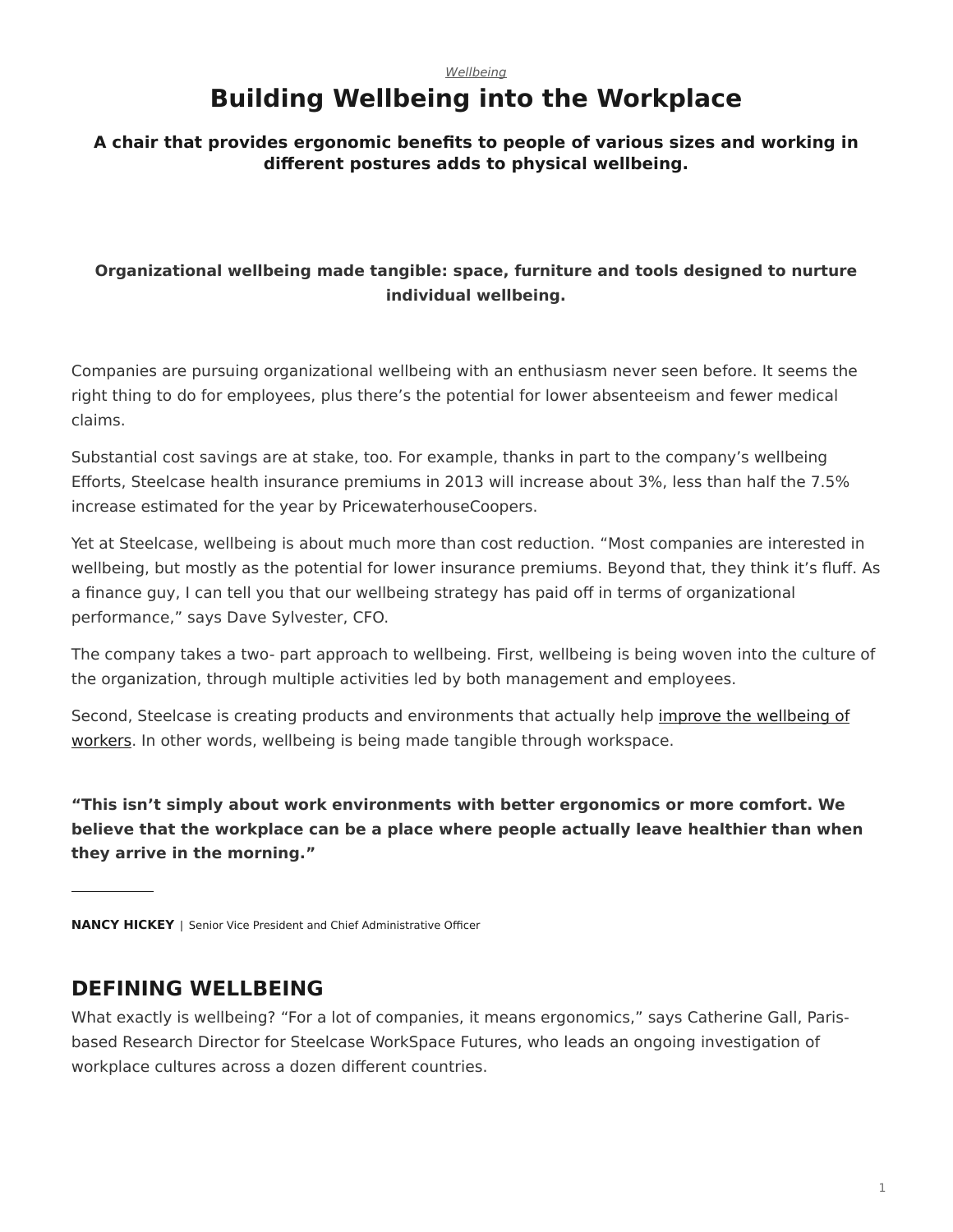"Wellbeing actually involves many aspects of organizational culture, from making sure people understand what their job is and having a sense of purpose, to providing the right space, tools and resources to be successful. Research shows that successful organizations support their employees with a holistic approach to mental, physical and emotional wellbeing."

That support has become trickier as knowledge work has evolved. Thanks to new technology and a global marketplace, work is more project-based, much faster-paced and often a 24/7 endeavor.

### **A workplace that offers a palette of place, posture and presence helps boost wellbeing.**

High stress levels are endemic to knowledge work today. "We communicate and collaborate constantly. It's hard to unplug. But there are times when you need a place free of distractions to focus on a task, have a quiet conversation or some personal down time. People need the ability to amp up or down and that often means a change of scenery," says Gall.

"Whether it's individual work, working in pairs, or working with a group, we know that people perform best when they can determine where and how they work. The best place at ten o'clock might not be the right one for a different project at ten-thirty. Plus, your workstyle is often different from your colleague's."

A culture of wellbeing also can help increase worker creativity. People who are well supported and more in control of where and how they work, feel safer and more engaged. This encourages engagement and entrepreneurial effort.

# **THE BEST PLACE FOR WORK OFFERS A PALETTE OF PLACE, POSTURE AND PRESENCE**

The solution Steelcase developed is the best place strategy, which includes palette of place, a menu of different workspace choices for different work modes, and palette of posture, support for the various postures, from a stand-up meeting to seated task work, collaboration, etc. Changing postures is physically energizing, mentally stimulating and helps people stay refreshed and engaged. The third element is palette of presence, support for the different ways people communicate and share information, such as audio and video conferencing. Support for different forms of presence augments collegial interaction, whether people work side by side or a continent apart.

"Whatever work you're doing, there's a preferred workspace that gives people choice and control over how and where they work and provides the support they need in terms of space, furniture, technology and tools," says Gall.

"When you have the best place to do your job, it helps you to be more efficient, less stressed, and more satisfied with your job. That's a real boost to wellbeing."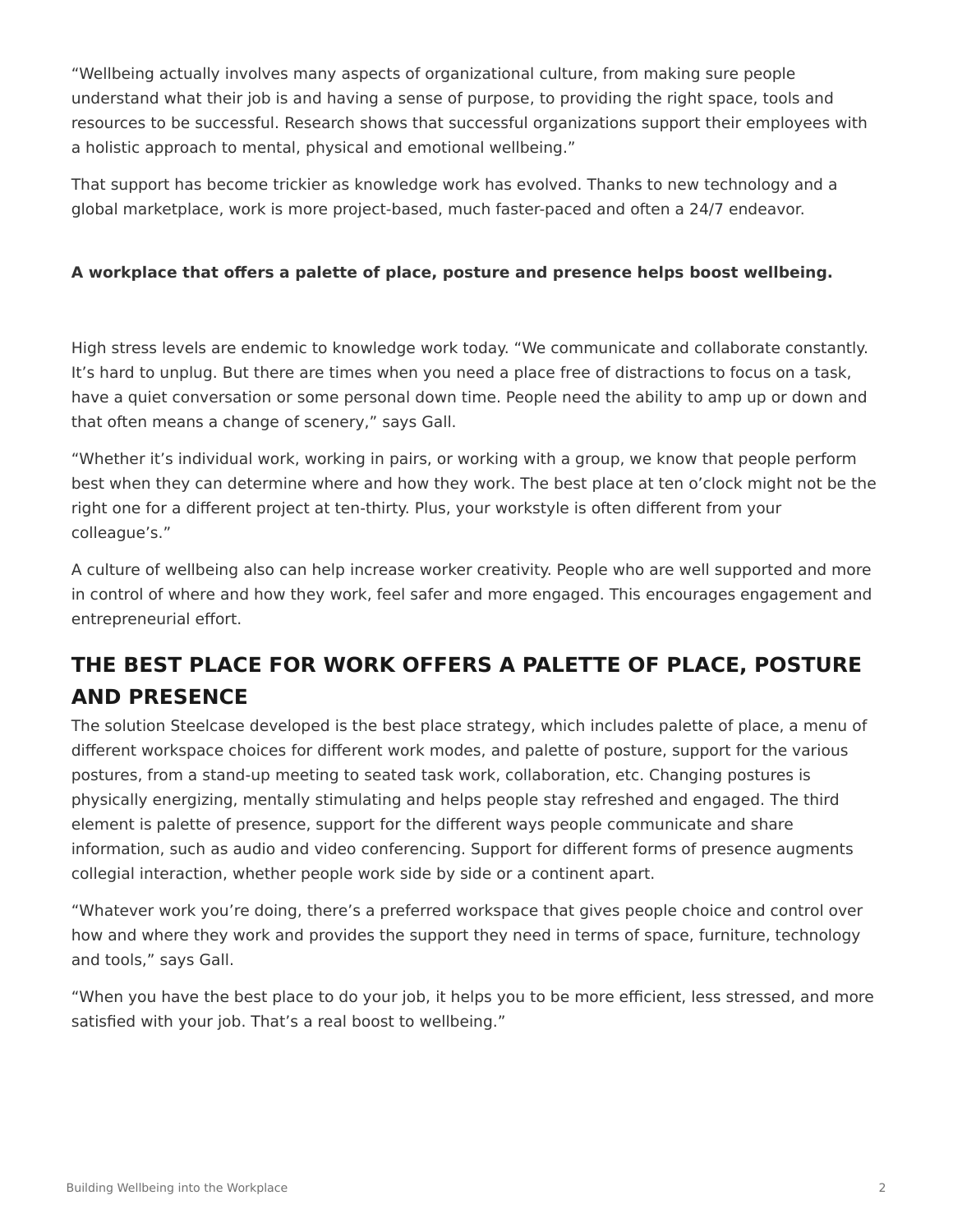The company is implementing its best place strategy in a series of innovative new work environments. First was the WorkCafé, a unique blend of workplace, coffee shop, dining area and social hub designed for knowledge work's ever-changing demands from individual work to meeting with colleagues, learning, socializing and meals. The essential activities of a knowledge worker's day supported by a palette of place options.

Cherie Johnson, Design Manager at Steelcase and part of the team that developed the WorkCafé, says it was envisioned as a resource for mind, body and spirit. "Food nourishes the body, but so does socializing with others. You can refresh the spirit by finding a place of respite or a place for quiet contemplation, amping up or down. People use different kinds of spaces to nourish the mind —intellectually stimulating spaces, places to connect with others, enclosed meeting spaces, videoconferencing settings, and other spaces that adjust to their needs."

WorkCafé also supports face time, in the best sense. "More people are hoteling, working out of unassigned workspaces and less connected to what's going on in their department or company. Even when we have an assigned desk, we're more mobile than ever before. As a result, we all need to have face time with others, not to prove we're working but to reinforce our connections to our colleagues and the company."

Posture choices include seated and stand-up work areas, seating for casual collaboration, meeting rooms, cafe tables and lounge areas. Palette of presence options support collaboration with distant colleagues via audio, video conference call, high definition television and various means of sharing ideas and information. In the WorkCafé, for example, open and closed meeting rooms provide technology for information sharing in person or through web, video and voice.

The space and furniture options in the WorkCafé reflect the episodic nature of teamwork, says Julie Barnhart Hoffman, Steelcase design researcher. "Just getting up, moving to a new space, being more active is healthier than sitting in one place all day. The interaction with others also helps build trust and the team culture."

The best place strategy is being applied across the company: throughout Steelcase's global headquarters, now in the midst of a three-year reconfiguration, in the new Innovation Center opened in 2013, and as part of a planned renovation of Steelcase University, the company's learning center.

# **SPACE THAT CONTRIBUTES TO WELLBEING**

At the company's global headquarters, two floors on the east half of the building have been completely redesigned to offer a range of workspaces that nurture wellbeing.

Here the palette of workspaces includes height adjustable desks, fixed height benches, tables, enclosed rooms for individuals and groups, project team areas, lounge spaces and a small on-floor café. Panels are few and rarely over seated height, allowing natural light to fill the space and making it easy for workers to connect and collaborate. The design supports the emotional aspect of collaboration, a process that reinforces a sense of community and belonging to a larger group.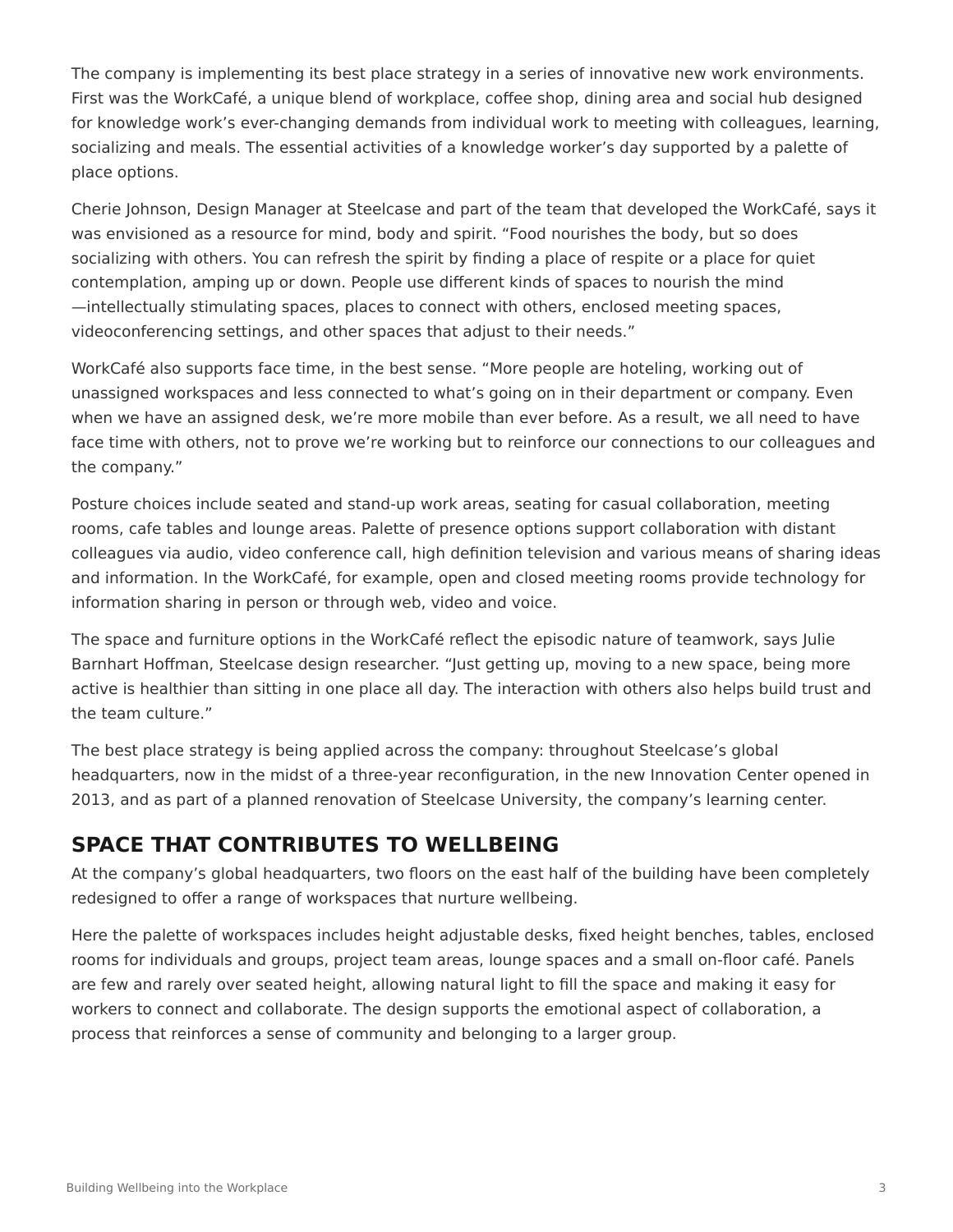Users can adapt these workspaces to many different uses. A telepresence room can be used for a project team space; a benching work setting supports both individual task work or an impromptu collaboration. This not only makes real estate more usable, it ensures workers have the best place to work at any time.

Posture choices abound, from sitting and standing to perching and reclining. Even taking a stroll is an option at a **[Walkstation](https://www.steelcase.com/products/tables/walkstation/)**, a combination of [sit-to-stand workstation](https://www.steelcase.com/products/height-adjustable-desks/) and low speed treadmill. Employees walk at a comfortable two miles an hour, burn calories, feel healthier and more energized while they get work done that's normally done seated.

### **Simplifying technology and making it easy for people to get together and share information make work more efficient. People are less stressed, more comfortable and in control.**

Videoconferencing, phone conferences, and wi-fi are supported throughout the space, of course, but the palette of presence also includes support for presenting information and ideas, the core of knowledge work. Several media:scape collaborative settings make sharing information easy. Plug in a digital device, press the puck and share content with colleagues in-house or connected via HD videoconferencing. "Simplifying technology and making it easy for people to get together and share information make work more efficient. People are less stressed, more comfortable and in control," says Hoffman.

#### **The Best Place**

Steelcase's Best Place strategy gives workers choice and control over the places they work, the postures they use, and the various forms of presence – in person or virtual- they engage in to get work done.

#### **Teamwork Rules**

As knowledge work becomes increasing group work, teams need places for collaboration with colleagues on site and in remote locations. A media:scape collaborative setting makes it easy for groups to share ideas and information in person and via real-time web, video and voice.

Everyone needs privacy, so enclosed huddle spaces and a quiet zone called the library provide get-away spaces. When people need more social interaction, a café on each floor encourages connecting with colleagues. It's also a place to get work done at tables, booths and some small collaboration spaces that provide a coffee shop feel without leaving the floor.

When one of the floors first opened, CFO Sylvester told the staff they could work anywhere, including off site. "At first they weren't sure they believed me. So they tested it, and it got quiet here for a couple of weeks. But they all came back . The reason is the best place strategy: their colleagues are here, the best technology is here and they're most productive here.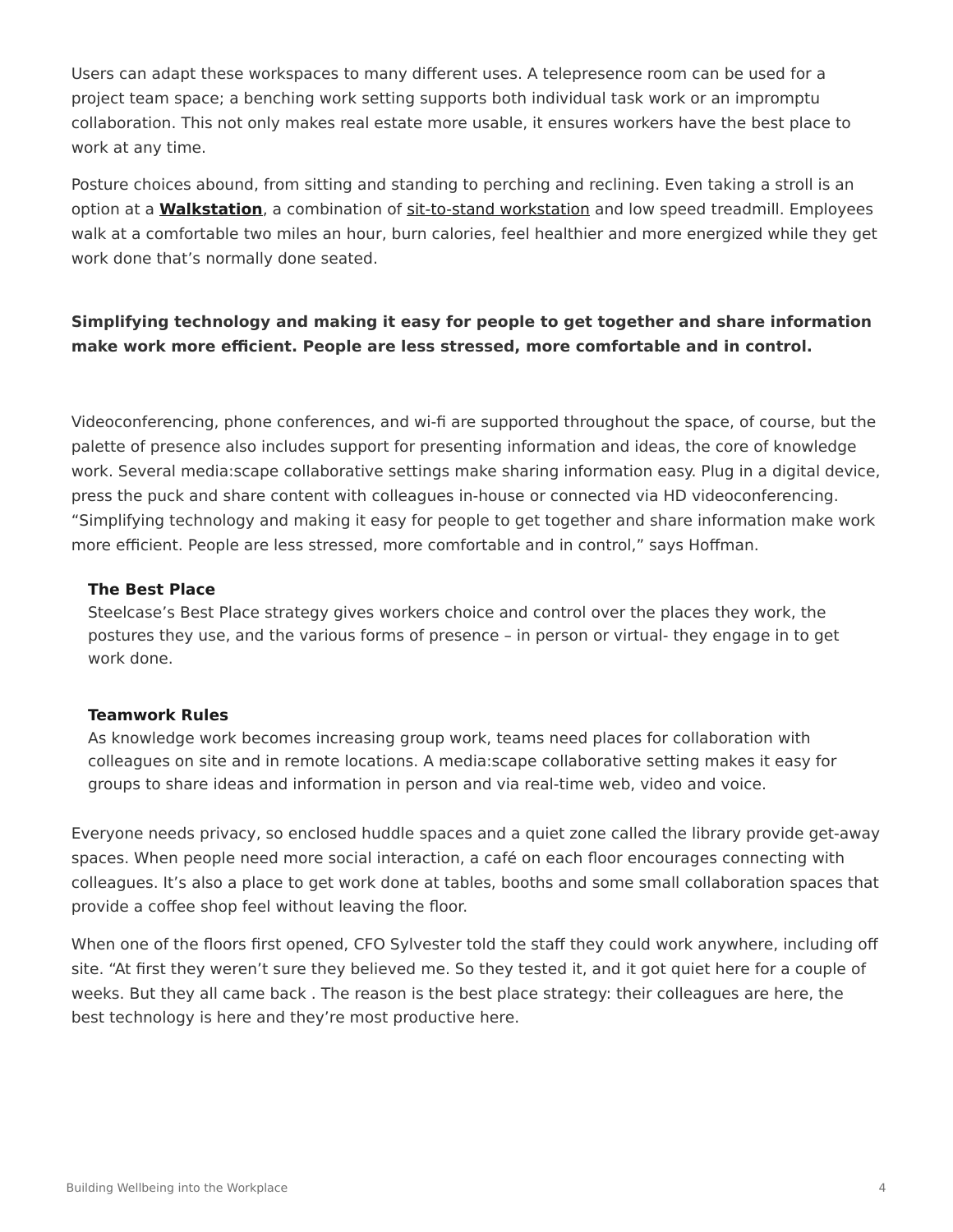"The overall effect is that when people have a work environment based on best place, they're better able to negotiate a work-life balance. So besides the obvious physical benefits of more daylight, a choice in workspaces, good comfort and support, etc., there's improved emotional wellbeing just from having better control of the fusion of work and life."

# **ADAPTING TO USERS**

Choice and control are found throughout the work environment's furniture and tools. A chair that provides ergonomic benefits to people of various sizes and working in different postures adds to physical wellbeing. But knowledge work, since it's mobile and collaborative, requires other adaptive tools to support worker health and comfort. Steelcase design researchers call this workplace authenticity: space that allows people to behave naturally and thus encourages them to be themselves with others.

Workspaces at the global headquarters building include adjustable height worksurfaces that accommodate each user's height and posture. Adjustable monitor arms position flat screens at the preferred height and angle, helping people avoid fatigue and aching muscles and making it easier to share information. A variety of spaces support collaboration while standing, seated, perched on stools or reclining in lounge chairs.

Open design, various workspaces, and flexibility built into the furniture and tools give employees choice, control and support. It's a combination that surprises visitors, says Sylvester. "When other companies tour our space, they always ask, 'Can you prove this is a better model. Are people in fact more productive?' My response is simple. 'We're using a fraction of the space we used before for the same number of people, employees have much greater control of where and how they work, and our postoccupancy surveys are much better than ever. So you tell me: Do you think they're more productive?' And everyone nods their heads."

## **AN INCREASE IN HEALTH BENEFITS**

Hickey, the senior VP, says the company has enough measurable and anecdotal evidence to show that the Steelcase culture is changing and that employee wellbeing is improving. "Our health insurance premiums are down, but there are other measures, too. For example, about 16% of our employees smoke, which is below the national average of about 20%. Our wellbeing experiments (see sidebar on previous page) get great participation and people are talking about them and sharing what they've learned."

"Our approach to wellbeing is starting to deliver some results. We don't have all the answers, but we think our approach can work for others, too," says Hickey.

"Wellbeing isn't a new idea for us, but how we approach it is. We're building with wellbeing, making it part of the culture of our company and the workplaces we design. It's an approach that's making a difference for both our employees and the company today, and will continue to do so for years to come."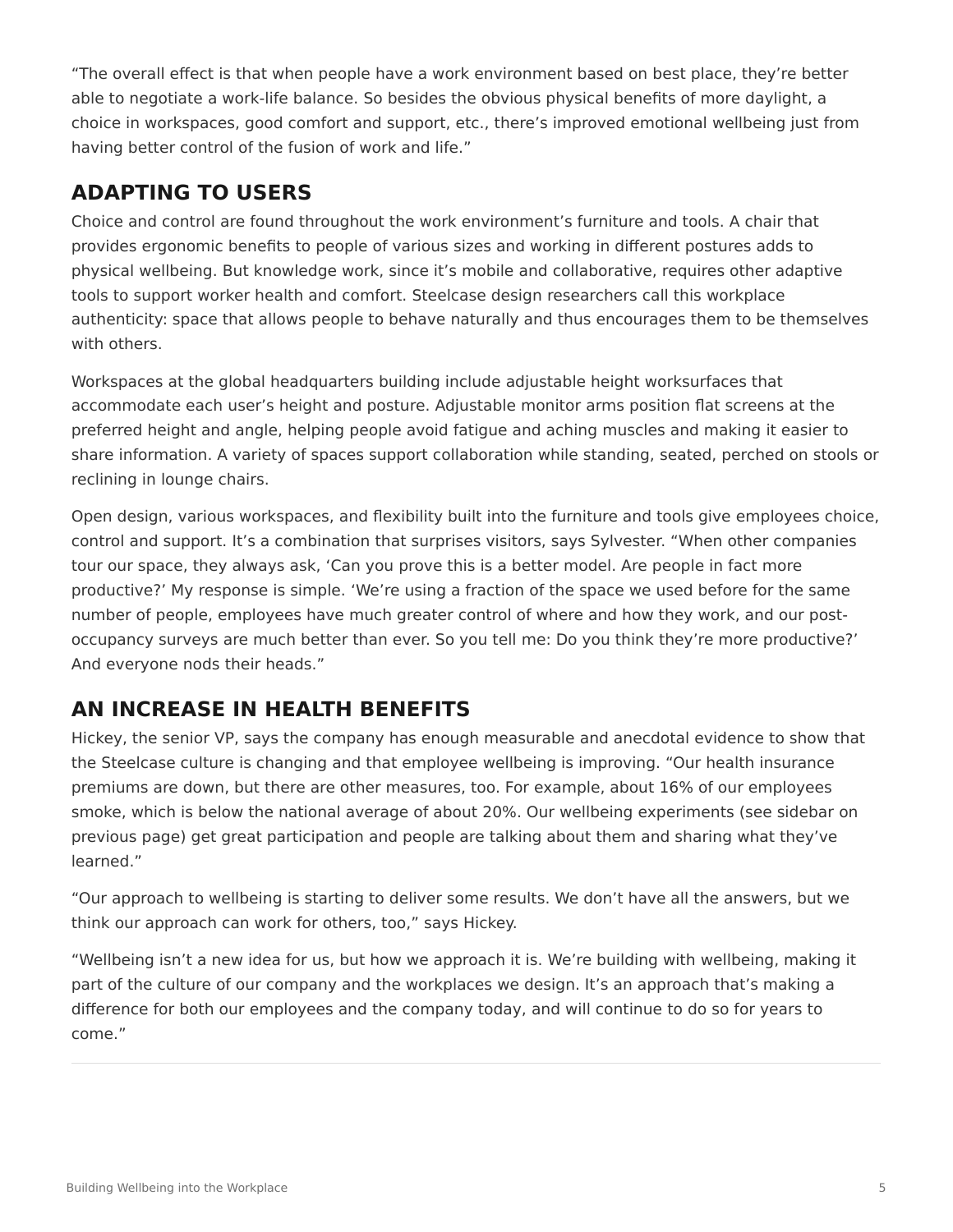# **CHALLENGING CONVENTION, CHANGING CULTURE**

Culture change at Steelcase received a boost from a research and development program created by an internal cross- functional group, the Wellbeing@Work Experience Team, and IDEO, a longtime collaborator with Steelcase. Based on interviews with employees, observations and analysis of wellness activities, the group developed a series of experiments to further embed wellbeing into daily work life. Each experiment was designed to build awareness of different aspects of wellbeing, from nutrition and exercise to community building and employee engagement. A few of these experiments:

*Breakfast at work* — Self-prep omelet stations were set up in a building lobby and employees cooked ingredients with an assist from cafeteria chefs. Make Your Own Omelet Day created widespread in-house buzz and a call for more such events.

Walking game—250 employees accepted a pedometer to count their steps: 2 million strides over 36 hours. The idea was to get people moving, help them meet colleagues and build a feeling of community. This friendly competition became a way for employees to meet people they might never see otherwise. As one employee said, "Now everyone says hello to me, even if I don't know them."

Healthier home meals—Healthy ingredients for a home cooked meal were set up at prep stations near the cafeteria. Employees chopped and sautéed their way to a nutritious, take-home dinner instead of a less healthy drive-through meal. "Dinner went from bag to table in 15 minutes," one employee said.

Another well received culture-changing tactic is Curious Minds, a series of lectures that offer inspiration on wide ranging topics such as personal wellness, elder care and life coaching. Business-related talks are less frequent but contribute to the overall goal for the talks to convey information and generate conversation.

To feed the buzz, an internal website shared employee ideas and comments. New lunch options at Steelcase University drove more conversation. Chalkboards mounted in stairwells posed questions to engage employees: What's on your bucket list? What are the top 100 ways to make a difference? (tied to the company's 100th anniversary). Employees soon posed their own questions.

"No single solution will work for everyone. Some employees are setting up and running their own classes in our fitness room —yoga, pilates, kettle bell exercise classes, biking and running clubs. No mandate can make these things happen and it's more effective when people do it for themselves," says Karleen Stephens, Health and Safety manager.

"We're working to get people learning and talking about wellbeing, sharing their experiences and knowledge, building community around the subject. We provide good content for the conversation, engage with employees and involve them in the process. Together we build the organizational change we want."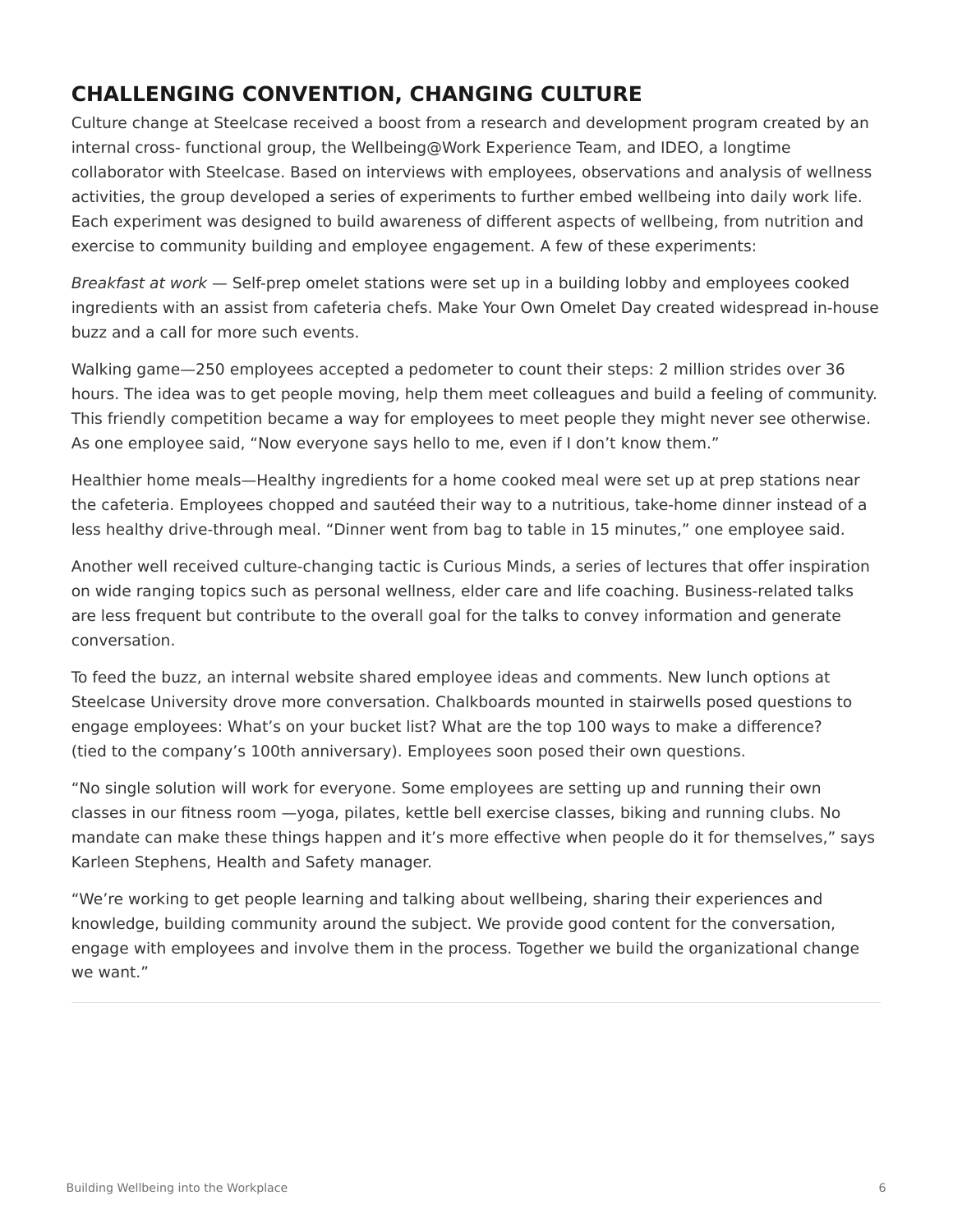## **WELLBEING AND STEELCASE — A LONG AND HEALTHY RELATIONSHIP**

Steelcase's decision to create products and environments that help improve the wellbeing of people at work was not a recent one. The company has a history of considering wellbeing as part of the office environment. From the company's first products—metal furniture to help reduce fire hazards in the office—to the introduction of ergonomic seating in the 1970s and workplaces today where people leave healthier than when they arrived, Steelcase has worked to improve the health and wellbeing of knowledge workers.

Another tradition: the company's concern for the wellbeing of its employees. In the late 70s, long before others, the company began offering mental health services for employees and families through a confidential counseling and referral service. At about the same time they initiated a service to help employees find quality day care. Concern for the health of the global environment has been a company priority for many decades. The wellbeing tradition is broad and deep, says Karleen Stephens, manager of health & safety and disability management. "It a long road, a legacy and an accumulated knowledge base that's allowed us to develop products and workplaces specifically designed to nurture employee wellbeing."

*May 2013*

### **Featured Products**

| +About Steelcase |
|------------------|
| +Customer Care   |
| +Legal Notices   |
| +Connect With Us |
| +Contact Us      |
| <b>Steelcase</b> |